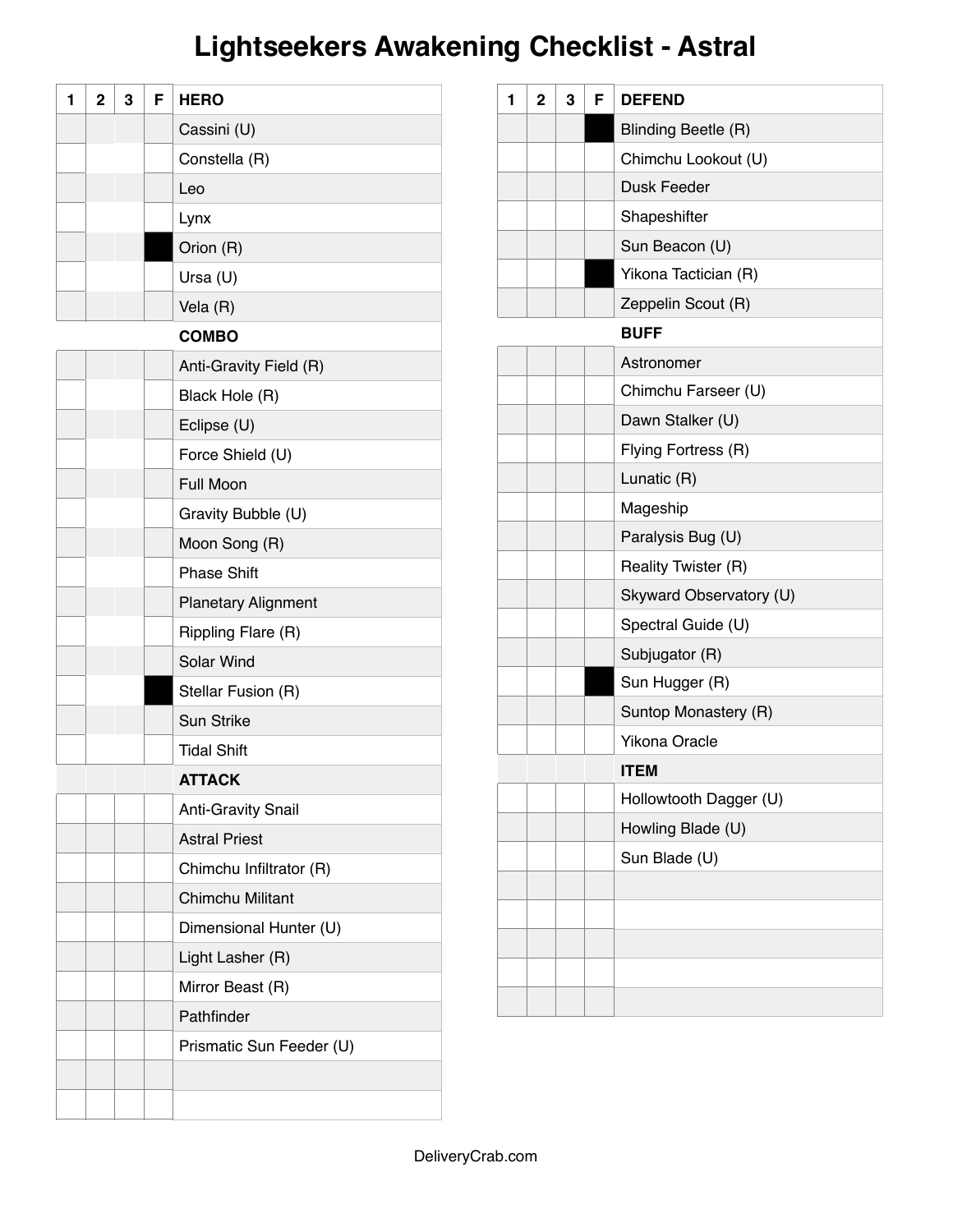# **Lightseekers Awakening Checklist - Dread**

| 1 | $\mathbf{2}$ | 3 | F | <b>HERO</b>                |
|---|--------------|---|---|----------------------------|
|   |              |   |   | Nightshade (R)             |
|   |              |   |   | Nova (U)                   |
|   |              |   |   | Sicario (U)                |
|   |              |   |   | Tenebra (R)                |
|   |              |   |   | The Undying (R)            |
|   |              |   |   | Virila                     |
|   |              |   |   | Xenith                     |
|   |              |   |   | Zyrus (R)                  |
|   |              |   |   | <b>COMBO</b>               |
|   |              |   |   | <b>Amplification Hex</b>   |
|   |              |   |   | Breach the Veil (R)        |
|   |              |   |   | <b>Burst of Venom</b>      |
|   |              |   |   | Crippling Toxin (R)        |
|   |              |   |   | Drain Life (U)             |
|   |              |   |   | Ghostly Grasp (R)          |
|   |              |   |   | Horrific Manifestation (U) |
|   |              |   |   | <b>Rigor Mortis</b>        |
|   |              |   |   | Ritual of Awakening (R)    |
|   |              |   |   | <b>Shadow Prison</b>       |
|   |              |   |   | Shroud of Night            |
|   |              |   |   | Terrify (U)                |
|   |              |   |   | Toxic Haunt (R)            |
|   |              |   |   | Withering                  |
|   |              |   |   | <b>ATTACK</b>              |
|   |              |   |   | <b>Corrupted Spirit</b>    |
|   |              |   |   | Defiler (U)                |
|   |              |   |   | <b>Mantix Spitter</b>      |
|   |              |   |   | <b>Shadow Puppet</b>       |
|   |              |   |   | Witch Doctor (U)           |
|   |              |   |   |                            |
|   |              |   |   |                            |
|   |              |   |   |                            |
|   |              |   |   |                            |
|   |              |   |   |                            |
|   |              |   |   |                            |

| 1 | $\mathbf{2}$ | 3 | F | <b>DEFEND</b>          |
|---|--------------|---|---|------------------------|
|   |              |   |   | Assassins' Guild (U)   |
|   |              |   |   | Devourer (R)           |
|   |              |   |   | Mimicking Horror (R)   |
|   |              |   |   | Noxin Hexmaster (R)    |
|   |              |   |   | Soul Thief             |
|   |              |   |   | Spirit Gate (U)        |
|   |              |   |   | <b>BUFF</b>            |
|   |              |   |   | Abyss Tentacle (U)     |
|   |              |   |   | Abyss Weaver (U)       |
|   |              |   |   | <b>Bone Reaper</b>     |
|   |              |   |   | Draga Hunter           |
|   |              |   |   | Gorged Stalker (U)     |
|   |              |   |   | Graveyard (R)          |
|   |              |   |   | Gurgling Ooze (R)      |
|   |              |   |   | <b>Night Lurker</b>    |
|   |              |   |   | Noxin Assassin (R)     |
|   |              |   |   | Noxious Mantix (R)     |
|   |              |   |   | Putrid Shaman (U)      |
|   |              |   |   | <b>Shadow Supplier</b> |
|   |              |   |   | Shadow Wraith (R)      |
|   |              |   |   | Shadowy Grave (R)      |
|   |              |   |   | Shambler               |
|   |              |   |   | Soul Trader (R)        |
|   |              |   |   | Swamp Creeper (R)      |
|   |              |   |   | Toxic Frog (R)         |
|   |              |   |   | Wall of Bones (U)      |
|   |              |   |   | <b>ITEM</b>            |
|   |              |   |   | Dripping Dagger (U)    |
|   |              |   |   | Grimglider (R)         |
|   |              |   |   | Leeching Scimitar (R)  |
|   |              |   |   | Shade Ripper (U)       |
|   |              |   |   | Skull Scepter (U)      |
|   |              |   |   |                        |
|   |              |   |   |                        |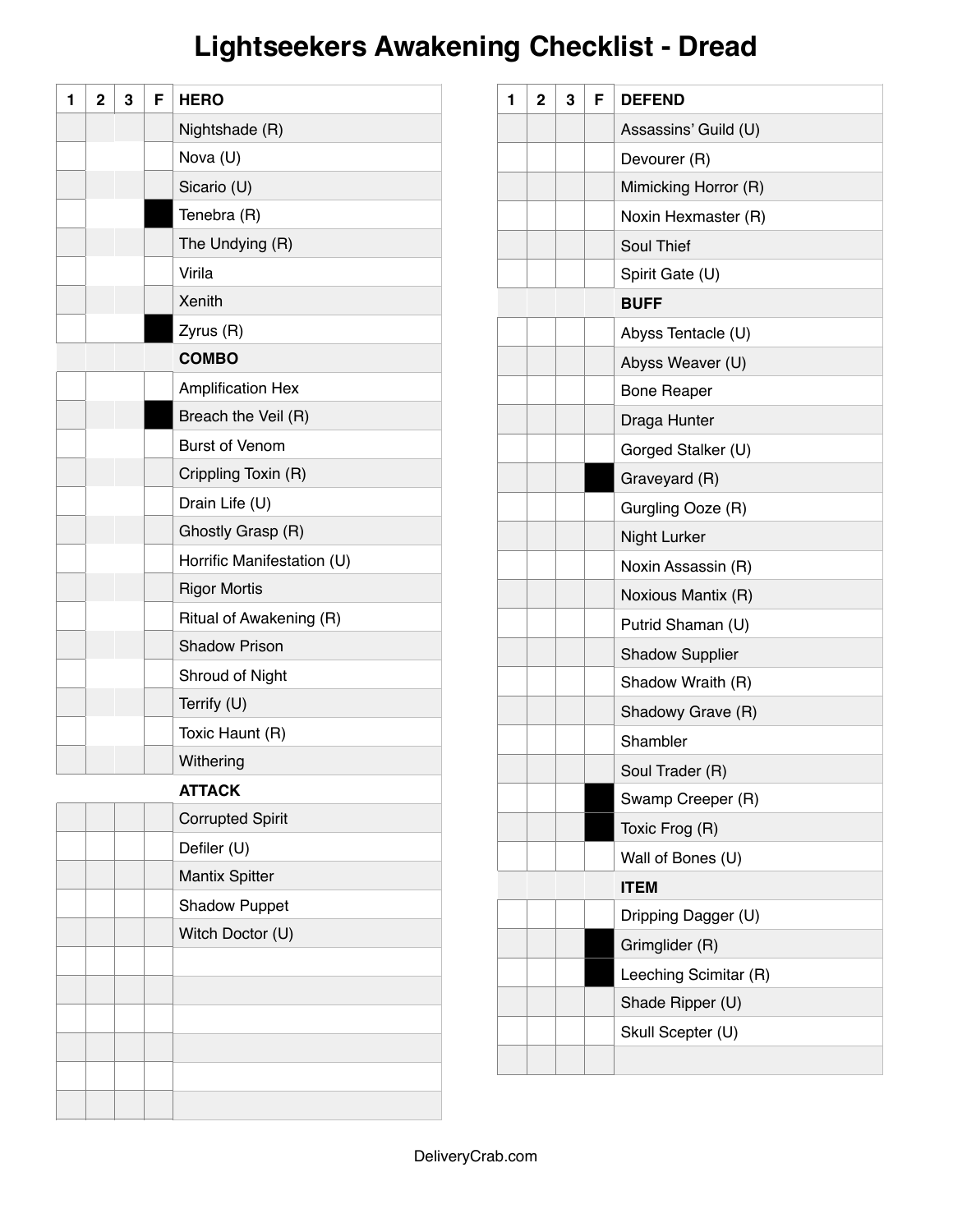# **Lightseekers Awakening Checklist - Mountain**

| 1 | $\mathbf{2}$ | 3 | F | <b>HERO</b>               |
|---|--------------|---|---|---------------------------|
|   |              |   |   | Ancient Ignu (R)          |
|   |              |   |   | Boulder (R)               |
|   |              |   |   | Clay (U)                  |
|   |              |   |   | Dolo the Mighty (R)       |
|   |              |   |   | Granite (R)               |
|   |              |   |   | Pegma (U)                 |
|   |              |   |   | Quart                     |
|   |              |   |   | Scoria                    |
|   |              |   |   | <b>COMBO</b>              |
|   |              |   |   | Blazing Cauldron (U)      |
|   |              |   |   | Crushing Blow (U)         |
|   |              |   |   | <b>Crystal Skin</b>       |
|   |              |   |   | Earthquake (R)            |
|   |              |   |   | Impenetrable Shield       |
|   |              |   |   | Inferno                   |
|   |              |   |   | Lava Shedding (U)         |
|   |              |   |   | Magma Blast (R)           |
|   |              |   |   | Prism Cannon Mk2 (R)      |
|   |              |   |   | <b>Rock Fists</b>         |
|   |              |   |   | Scorched Earth (R)        |
|   |              |   |   | <b>Shatter Flame</b>      |
|   |              |   |   | <b>Stream of Tantos</b>   |
|   |              |   |   | Wrath of the Mountain (R) |
|   |              |   |   | <b>ATTACK</b>             |
|   |              |   |   | <b>Crystal Bat</b>        |
|   |              |   |   | Crystal Leech             |
|   |              |   |   | <b>Everok Relic</b>       |
|   |              |   |   | Firesparker (R)           |
|   |              |   |   | <b>Flame Bat</b>          |
|   |              |   |   | Flamechained Warrior (R)  |
|   |              |   |   | Geode Hatchling (R)       |
|   |              |   |   | Lava Bouncer (R)          |
|   |              |   |   | Magma Spitter             |
|   |              |   |   | Rock Rager                |
|   |              |   |   | Scrying Crystal (R)       |

| 1 | $\overline{2}$ | 3 | F | <b>DEFEND</b>           |
|---|----------------|---|---|-------------------------|
|   |                |   |   | <b>Boulder Feast</b>    |
|   |                |   |   | Crystal Maze (U)        |
|   |                |   |   | Focus Chamber (U)       |
|   |                |   |   | <b>BUFF</b>             |
|   |                |   |   | Ambush Worm (U)         |
|   |                |   |   | <b>Ancient Miner</b>    |
|   |                |   |   | Colossi Ritual Site (U) |
|   |                |   |   | Enchanted Soil (R)      |
|   |                |   |   | Everok Carver (U)       |
|   |                |   |   | Everok Racer (U)        |
|   |                |   |   | Exteria Defender (R)    |
|   |                |   |   | Flamechained Elder (R)  |
|   |                |   |   | Magma Worm (U)          |
|   |                |   |   | Mountain Fort (U)       |
|   |                |   |   | <b>Prism Cannon</b>     |
|   |                |   |   | Rickety Mine (R)        |
|   |                |   |   | Shattered Volcano (U)   |
|   |                |   |   | Stone Scribe (R)        |
|   |                |   |   | Stubborn Everok (R)     |
|   |                |   |   | Temple of Patience (R)  |
|   |                |   |   | <b>ITEM</b>             |
|   |                |   |   | Crystal Scepter (U)     |
|   |                |   |   | Crystalcore (R)         |
|   |                |   |   | Fiery Blade (U)         |
|   |                |   |   | Molten Blade (R)        |
|   |                |   |   | Rock Maul (U)           |
|   |                |   |   |                         |
|   |                |   |   |                         |
|   |                |   |   |                         |
|   |                |   |   |                         |
|   |                |   |   |                         |
|   |                |   |   |                         |
|   |                |   |   |                         |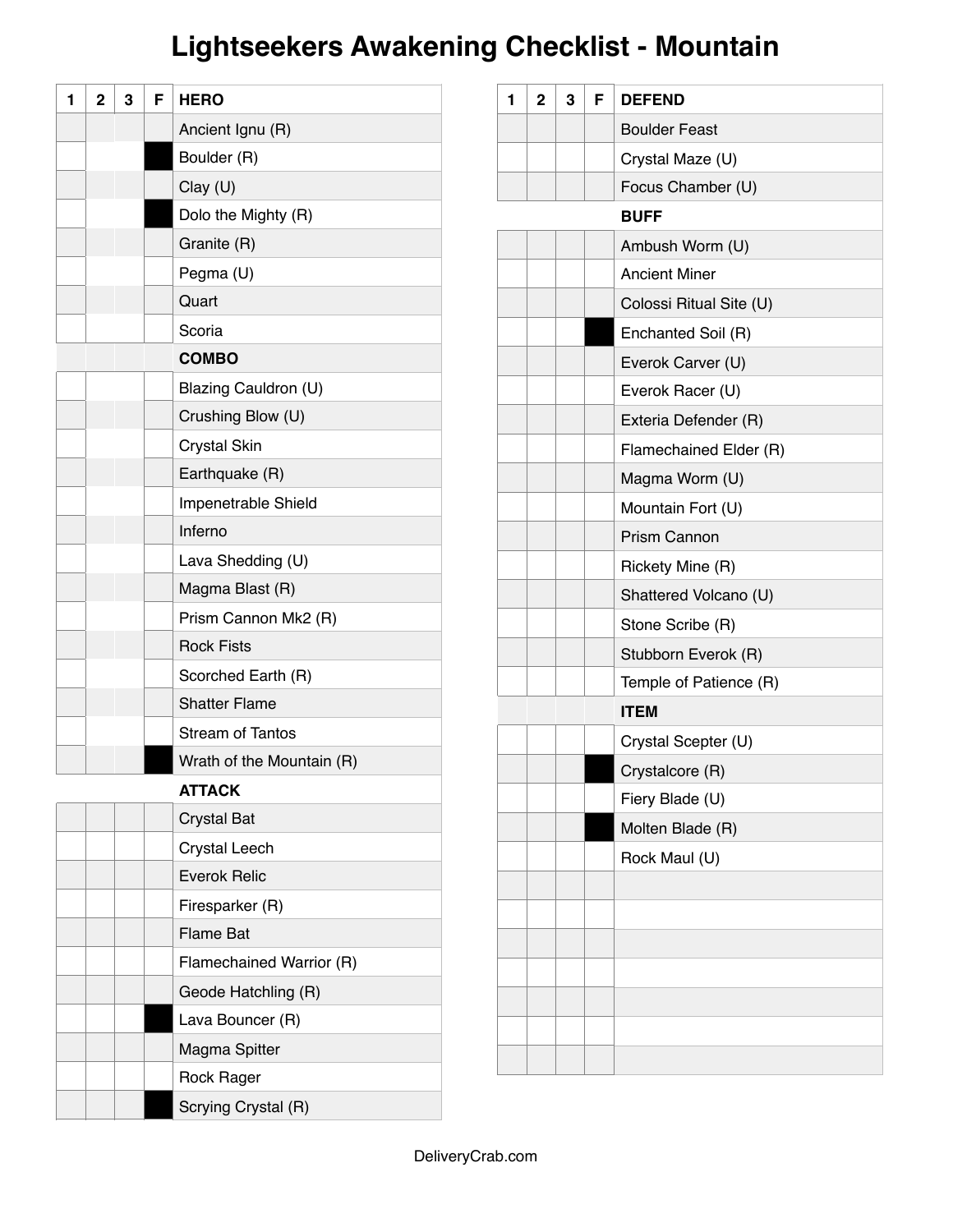# **Lightseekers Awakening Checklist - Nature**

| 1 | $\mathbf{2}$ | 3 | F | <b>HERO</b>               |
|---|--------------|---|---|---------------------------|
|   |              |   |   | Cedrus                    |
|   |              |   |   | Cessilia (R)              |
|   |              |   |   | Great Daku (U)            |
|   |              |   |   | Hazel the Hermit (R)      |
|   |              |   |   | Meyku the Young           |
|   |              |   |   | Ouves (U)                 |
|   |              |   |   | Treanu (R)                |
|   |              |   |   | <b>COMBO</b>              |
|   |              |   |   | Ambush                    |
|   |              |   |   | <b>Beast Control</b>      |
|   |              |   |   | Beast Within (R)          |
|   |              |   |   | Feral Rage (U)            |
|   |              |   |   | <b>Fungal Spores</b>      |
|   |              |   |   | Life Binding              |
|   |              |   |   | Living Thorns (R)         |
|   |              |   |   | One With Nature (R)       |
|   |              |   |   | Raging Spirit (R)         |
|   |              |   |   | Regrowth (R)              |
|   |              |   |   | Sacred Aura (U)           |
|   |              |   |   | Spiritual Turmoil         |
|   |              |   |   | Territorial Dominance (U) |
|   |              |   |   | <b>Vine Lash</b>          |
|   |              |   |   | <b>ATTACK</b>             |
|   |              |   |   | <b>Coercive Spirit</b>    |
|   |              |   |   | Infected Wasp (U)         |
|   |              |   |   | <b>Mantix Raider</b>      |
|   |              |   |   | Oakthorn Warrior          |
|   |              |   |   | <b>Reckless Spirit</b>    |
|   |              |   |   | Spirit Mob                |
|   |              |   |   | Symbiotic Gnarler (U)     |
|   |              |   |   |                           |
|   |              |   |   |                           |
|   |              |   |   |                           |
|   |              |   |   |                           |

| 1 | $\overline{2}$ | 3 | F | <b>DEFEND</b>          |
|---|----------------|---|---|------------------------|
|   |                |   |   | Forest Mender (R)      |
|   |                |   |   | Old Oak (R)            |
|   |                |   |   | Root Singer (R)        |
|   |                |   |   | Spore Feeder (U)       |
|   |                |   |   | <b>BUFF</b>            |
|   |                |   |   | Beast Master (R)       |
|   |                |   |   | Corvid Conspiracy      |
|   |                |   |   | Den Mother (U)         |
|   |                |   |   | Flower Garden (U)      |
|   |                |   |   | Fungal King (R)        |
|   |                |   |   | Fungal Leecher (U)     |
|   |                |   |   | Fungal Medium (U)      |
|   |                |   |   | Hungry Behemoth (R)    |
|   |                |   |   | Insect Swarm (R)       |
|   |                |   |   | <b>Mantix Tunneler</b> |
|   |                |   |   | Mossridge Defender     |
|   |                |   |   | Pollen Weaver (R)      |
|   |                |   |   | Soul of War (U)        |
|   |                |   |   | Spectral Mantix (R)    |
|   |                |   |   | Spectral Web (R)       |
|   |                |   |   | Spirit Channeler (U)   |
|   |                |   |   | Stampeding Tusker (R)  |
|   |                |   |   | Stumpdrift Shaman      |
|   |                |   |   | Tree Sprout (R)        |
|   |                |   |   | <b>ITEM</b>            |
|   |                |   |   | Singing Blade (U)      |
|   |                |   |   | Swarm Caller (U)       |
|   |                |   |   | Wildroot (U)           |
|   |                |   |   |                        |
|   |                |   |   |                        |
|   |                |   |   |                        |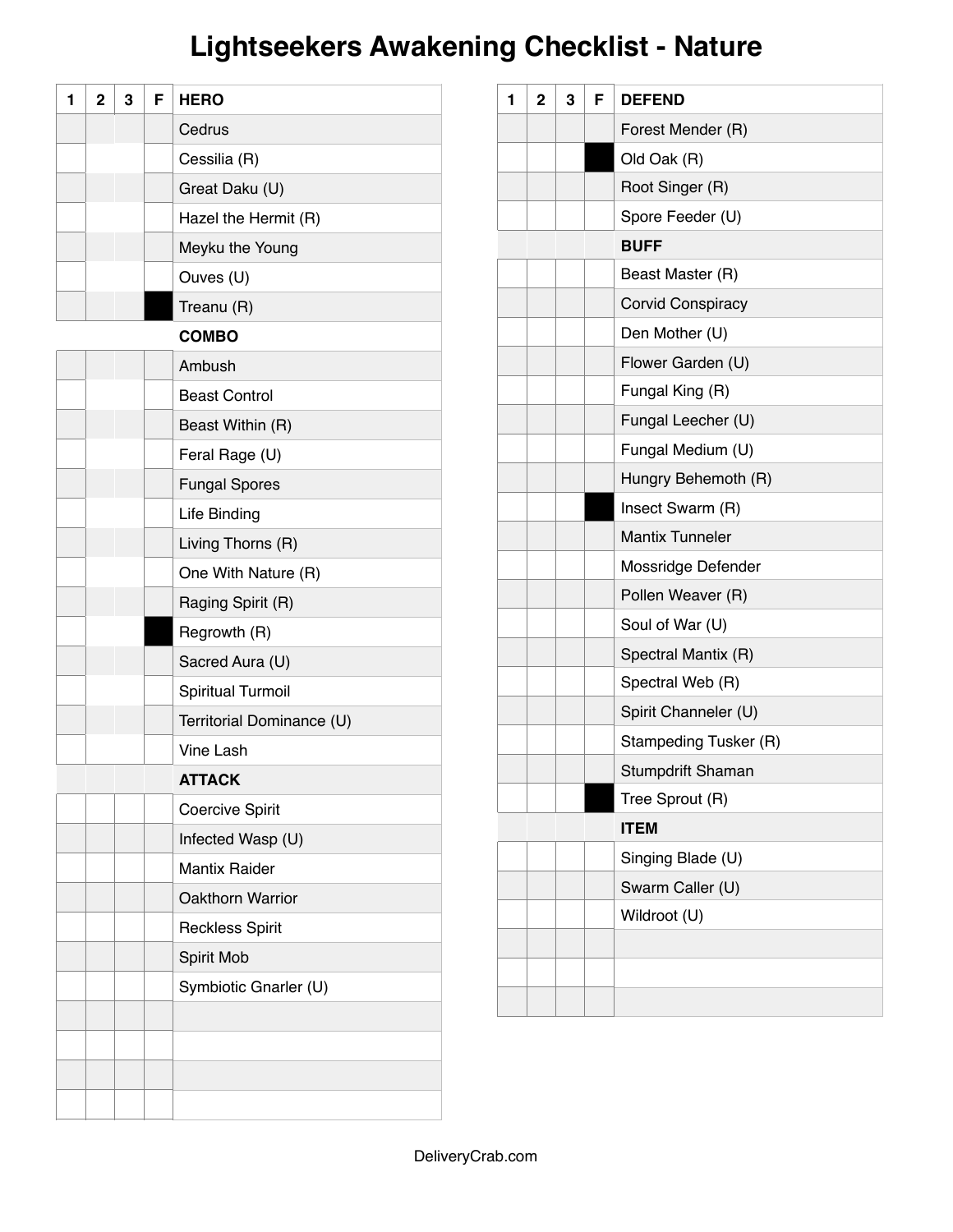# **Lightseekers Awakening Checklist - Storm**

| 1 | $\mathbf{2}$ | 3 | F | <b>HERO</b>              |
|---|--------------|---|---|--------------------------|
|   |              |   |   | Cloud King Kashi (U)     |
|   |              |   |   | Crab Rider Neida         |
|   |              |   |   | Elishi (U)               |
|   |              |   |   | Fish Singer Ushi (R)     |
|   |              |   |   | Kora (R)                 |
|   |              |   |   | Lalu the Rascal (R)      |
|   |              |   |   | Malia (R)                |
|   |              |   |   | Meeka                    |
|   |              |   |   | <b>COMBO</b>             |
|   |              |   |   | <b>Cleansing Wind</b>    |
|   |              |   |   | Cold Snap (U)            |
|   |              |   |   | Electrified Deluge (R)   |
|   |              |   |   | Electro Stun (U)         |
|   |              |   |   | Eye of the Storm (U)     |
|   |              |   |   | Flood (R)                |
|   |              |   |   | Flying Debris (R)        |
|   |              |   |   | <b>Healing Rain</b>      |
|   |              |   |   | <b>Lightning Storm</b>   |
|   |              |   |   | <b>Murky Waters</b>      |
|   |              |   |   | Overload                 |
|   |              |   |   | Rolling Thunder (R)      |
|   |              |   |   | <b>Storm Wall</b>        |
|   |              |   |   | Tornado (R)              |
|   |              |   |   | <b>ATTACK</b>            |
|   |              |   |   | <b>Crackling Beast</b>   |
|   |              |   |   | <b>Dancing Flutterer</b> |
|   |              |   |   | Dust Fiend (U)           |
|   |              |   |   | Evaporator (R)           |
|   |              |   |   | <b>Heroic Starfish</b>   |
|   |              |   |   | Impressed Seahorse (R)   |
|   |              |   |   | Impressed Sludgefin (U)  |
|   |              |   |   | Living Cloud             |
|   |              |   |   | Spark Wisp               |
|   |              |   |   |                          |
|   |              |   |   |                          |

| 1 | $\mathbf{2}$ | 3 | F | <b>DEFEND</b>          |
|---|--------------|---|---|------------------------|
|   |              |   |   | Confused Shaman (U)    |
|   |              |   |   | Delivery Crab (U)      |
|   |              |   |   | Therapeutic Eel (U)    |
|   |              |   |   | <b>Vitalizing Frog</b> |
|   |              |   |   | <b>BUFF</b>            |
|   |              |   |   | Broken Dam (R)         |
|   |              |   |   | <b>Bubble Fish</b>     |
|   |              |   |   | Cloud Harvester (U)    |
|   |              |   |   | Electrified Moat (U)   |
|   |              |   |   | Guard Snail (R)        |
|   |              |   |   | Hurricane Spirit       |
|   |              |   |   | Lightning Bringer (R)  |
|   |              |   |   | Mari Bard (R)          |
|   |              |   |   | Soaring Scout (U)      |
|   |              |   |   | Storm Shaman (U)       |
|   |              |   |   | Storm Whisperer (R)    |
|   |              |   |   | Suspicious Squid (R)   |
|   |              |   |   | Swooping Corvid (R)    |
|   |              |   |   | <b>Thunder Slug</b>    |
|   |              |   |   | Turkle Captain (R)     |
|   |              |   |   | Wind Controller (R)    |
|   |              |   |   | Zapper Bug (R)         |
|   |              |   |   | <b>ITEM</b>            |
|   |              |   |   | Aquadart Crab (R)      |
|   |              |   |   | Bubbly Relic (U)       |
|   |              |   |   | Crackling Rod (U)      |
|   |              |   |   | Electro Eel (R)        |
|   |              |   |   | Skyrider (R)           |
|   |              |   |   | Sleepy Crab Staff (U)  |
|   |              |   |   | Stormshell (R)         |
|   |              |   |   | Tempest Rod (R)        |
|   |              |   |   |                        |
|   |              |   |   |                        |
|   |              |   |   |                        |
|   |              |   |   |                        |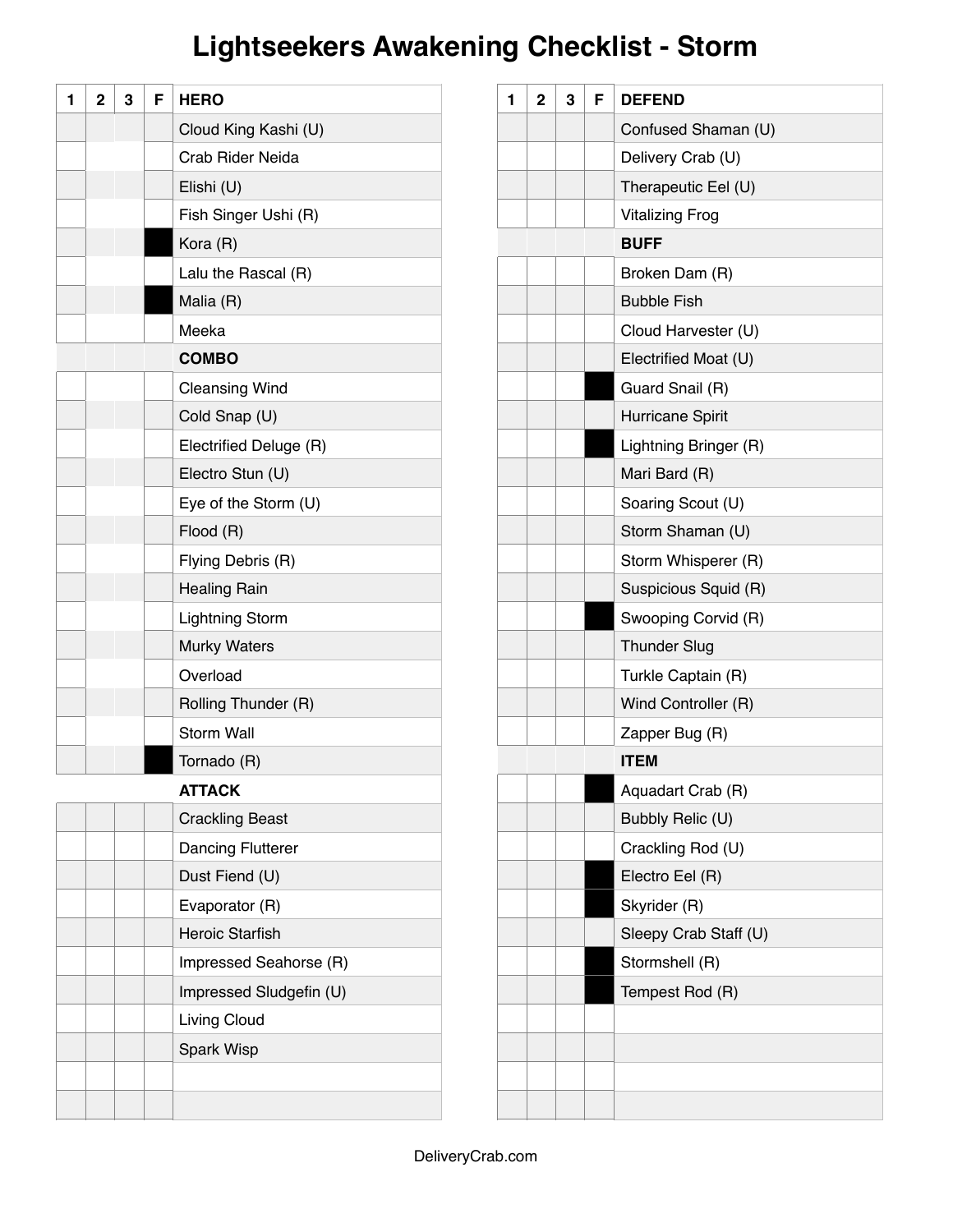# **Lightseekers Awakening Checklist - Tech**

| 1 | $\overline{2}$ | 3 | F | <b>HERO</b>                |
|---|----------------|---|---|----------------------------|
|   |                |   |   | Anzi the Mender (R)        |
|   |                |   |   | Impex the Insane (U)       |
|   |                |   |   | Jax(R)                     |
|   |                |   |   | Lexi (U)                   |
|   |                |   |   | Maxili                     |
|   |                |   |   | Olax(R)                    |
|   |                |   |   | Zilia                      |
|   |                |   |   | Zuna (R)                   |
|   |                |   |   | <b>COMBO</b>               |
|   |                |   |   | <b>Body Morph</b>          |
|   |                |   |   | Celerity                   |
|   |                |   |   | Combat Tech Fusion (R)     |
|   |                |   |   | Duplication (R)            |
|   |                |   |   | Mine Field (U)             |
|   |                |   |   | Nitro Heal                 |
|   |                |   |   | Nuke (R)                   |
|   |                |   |   | <b>Overwhelming Blast</b>  |
|   |                |   |   | Shatter Blast (U)          |
|   |                |   |   | Smart Bomb (U)             |
|   |                |   |   | <b>Steel Fortification</b> |
|   |                |   |   | Time Collapse (R)          |
|   |                |   |   | <b>Time Flicker</b>        |
|   |                |   |   | Time Leap (R)              |
|   |                |   |   | <b>ATTACK</b>              |
|   |                |   |   | <b>Bone Chewer</b>         |
|   |                |   |   | Chrono Moth                |
|   |                |   |   | <b>Crazed Bomber</b>       |
|   |                |   |   | <b>Fumbling Alchemist</b>  |
|   |                |   |   | Looper                     |
|   |                |   |   | <b>Tyrax Mercenary</b>     |
|   |                |   |   |                            |
|   |                |   |   |                            |
|   |                |   |   |                            |
|   |                |   |   |                            |
|   |                |   |   |                            |

| 1 | $\overline{2}$ | 3 | F | <b>DEFEND</b>           |
|---|----------------|---|---|-------------------------|
|   |                |   |   | Clockwork Construct (R) |
|   |                |   |   | Fountain of Time        |
|   |                |   |   | Tyrax Engineer (R)      |
|   |                |   |   | <b>Tyrax Fixer</b>      |
|   |                |   |   | Tyrax Historian (U)     |
|   |                |   |   | Warp Toad (R)           |
|   |                |   |   | <b>BUFF</b>             |
|   |                |   |   | Alchemy Lab (R)         |
|   |                |   |   | Automatic Avenger (R)   |
|   |                |   |   | Bombling (U)            |
|   |                |   |   | Bulwark Carrier (U)     |
|   |                |   |   | Colossi Cannon (R)      |
|   |                |   |   | Dugout Sentinel (R)     |
|   |                |   |   | Emergency System (R)    |
|   |                |   |   | Force Converter (R)     |
|   |                |   |   | Leaking Generator (R)   |
|   |                |   |   | Maniacal Machine (U)    |
|   |                |   |   | Perpetual Cannon (R)    |
|   |                |   |   | Ramparts                |
|   |                |   |   | Regen Chamber (U)       |
|   |                |   |   | The Heap $(U)$          |
|   |                |   |   | Time Chamber (U)        |
|   |                |   |   | Time Worm (U)           |
|   |                |   |   | Unstable Defender (U)   |
|   |                |   |   | Warden of Time (R)      |
|   |                |   |   | <b>ITEM</b>             |
|   |                |   |   | Blasting Cannon (U)     |
|   |                |   |   | C-Tech Cannon (R)       |
|   |                |   |   | Chrono Wrangler (U)     |
|   |                |   |   | Flynamo (R)             |
|   |                |   |   | Forgewall (R)           |
|   |                |   |   | Nitro Hammer (R)        |
|   |                |   |   | Oversized Wrench (U)    |
|   |                |   |   | Spinblade 3000 (R)      |
|   |                |   |   |                         |